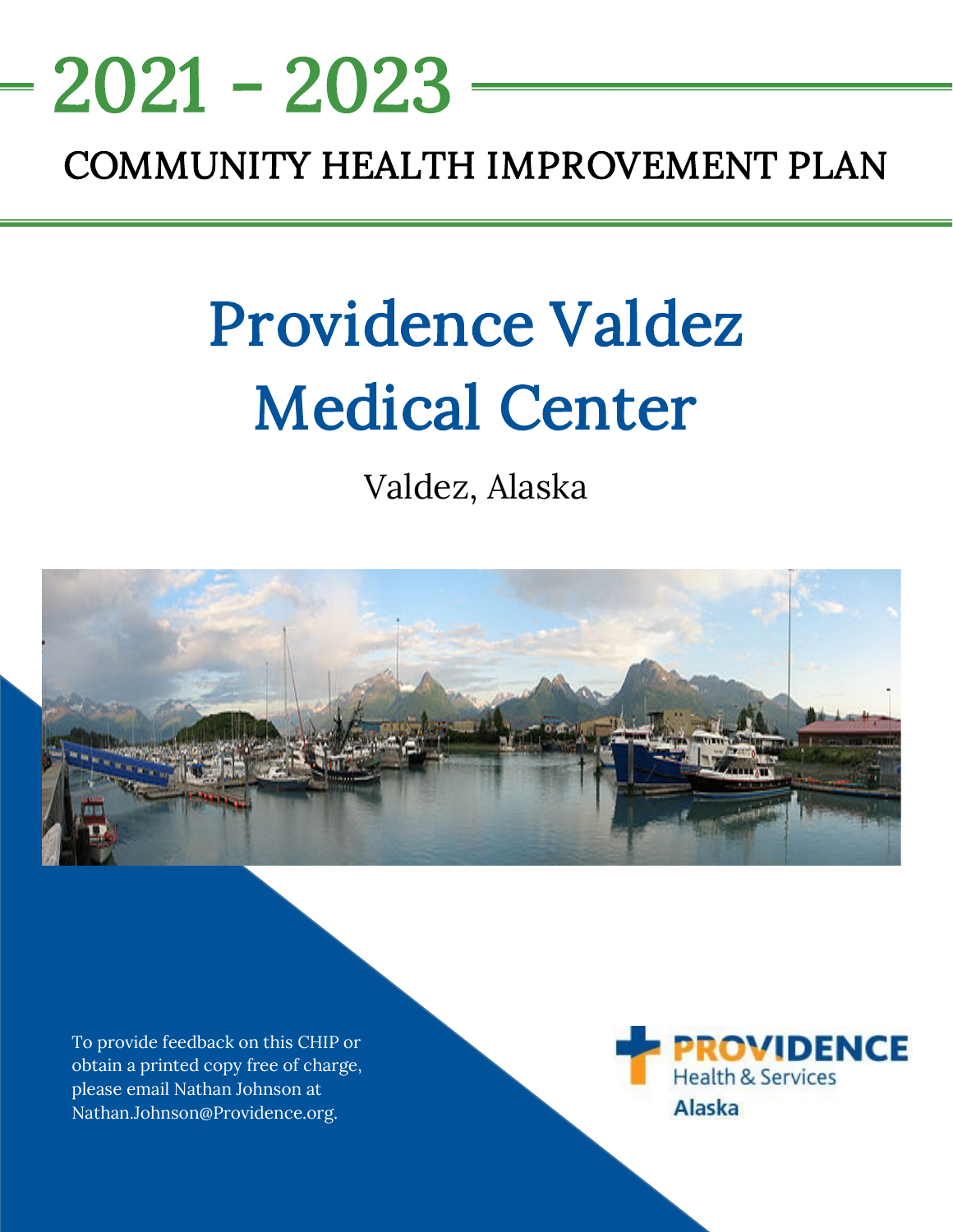# CONTENTS

| Addressing the Needs of the Community: 2021-2023 Key Community Benefit Initiatives and |
|----------------------------------------------------------------------------------------|
|                                                                                        |
|                                                                                        |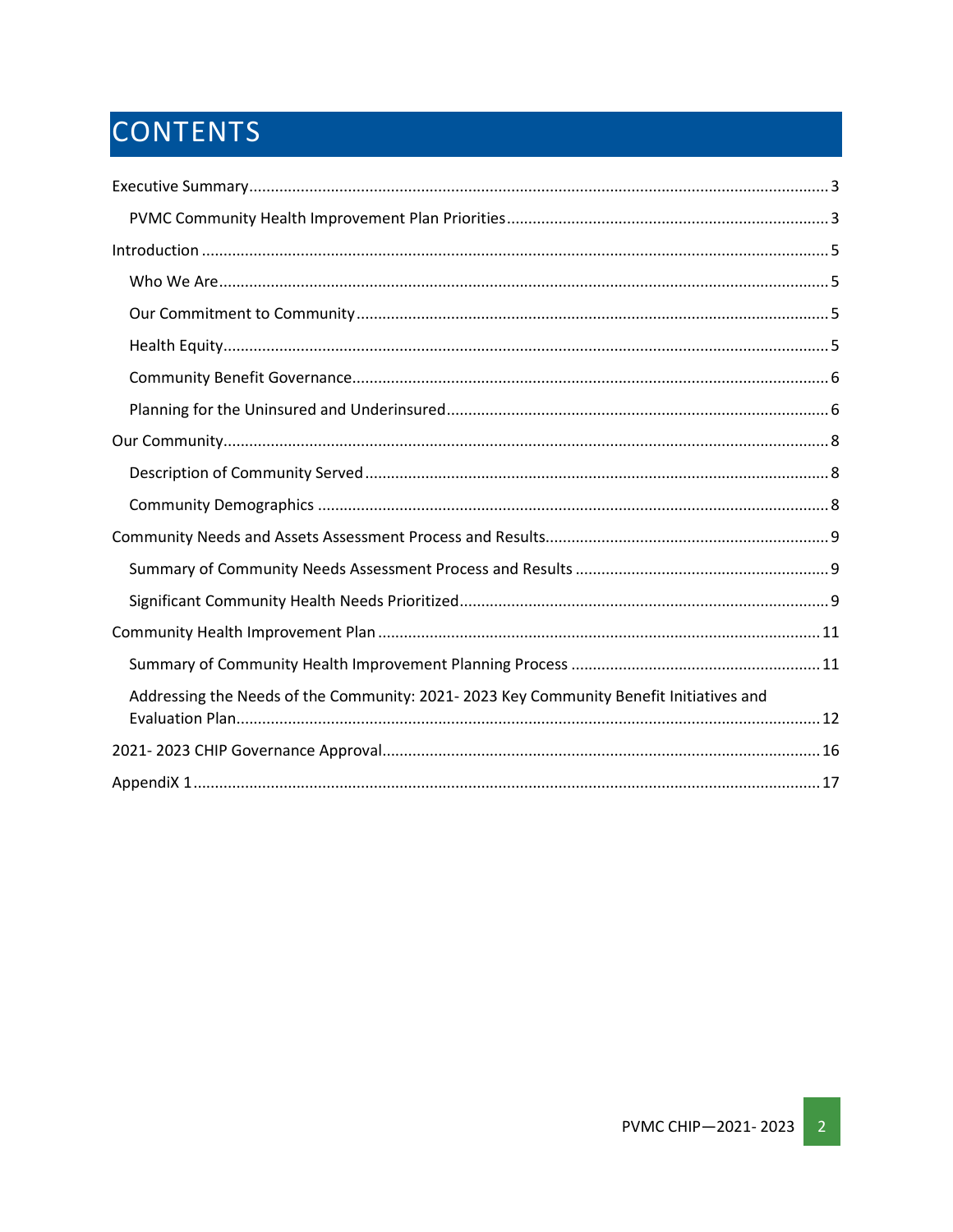# <span id="page-2-0"></span>EXECUTIVE SUMMARY

Providence continues its Mission of service in Valdez through Providence Valdez Medical Center (PVMC) and the Providence Valdez Counseling Center (PVCC). PVMC is a critical access hospital that features 11 acute-care beds and 10 long-term care beds, located in Valdez, Alaska. PVMC's service area is defined as the city of Valdez, including approximately 3,870 people.

PVMC dedicates resources to improve the health and quality of life for the communities it serves, with special emphasis on the needs of the economically poor and vulnerable. During 2019, Providence St. Joseph Health—Alaska provided \$65 million in Community Benefit in response to unmet needs.

The Community Health Needs Assessment (CHNA) is an opportunity for PVMC to engage the community every three years with the goal of better understanding community strengths and needs. The results of the CHNA are used to guide and inform efforts to better address the needs of the community. Through a mixed-methods approach using quantitative and qualitative data, the CHNA process used several sources of information to identify community needs. Across the Valdez community, information collected includes local community health survey responses, state and national public health data, qualitative data from stakeholder interviews, and hospital utilization data.

### <span id="page-2-1"></span>PVMC Community Health Improvement Plan Priorities

As a result of the findings of our [2020 CHNA](https://www.providence.org/-/media/Project/psjh/providence/socal/Files/about/community-benefit/reports/valdezchna_2020.pdf?la=en&hash=28AC8F4E8AAE006860DBE15E898ECD22) and through a prioritization process aligned with our Mission, resources, and hospital strategic plan, PVMC will focus on the following areas for its 2021-2023 Community Benefit efforts:

#### MENTAL HEALTH/ SUBSTANCE MISUSE

Mental health is foundational to quality of life, physical health and the health of the community and includes our emotional, psychological, and social well-being. Substance misuse and mental health disorders such as depression and anxiety are closely linked. Alcohol and drugs are often used to selfmedicate the symptoms of mental health problems. Poor mental health and substance misuse have significant health and social impacts on the well-being of individuals and the community as a whole.

#### HEALTHY LIFESTLYE (E.G. CHRONIC DISEASE, OVERWEIGHT/OBESITY, PHYSICAL ACTIVITY, ETC.)

Roughly thirty percent of the determinants of an individual's health are due to their behaviors and lifestyle choices, with socioeconomic, environmental, and health care related factors combined making up the remaining seventy percent. Creating an environment that favors the adoption of healthy behaviors related to physical activity, nutrition, sleep and stress management can prevent the onset of costly chronic diseases, reduce the need for healthcare services, and substantially improve quality of life and longevity.

#### BARRIERS TO APPROPRIATE HEALTHCARE ACCESS (RIGHT CARE, RIGHT TIME, RIGHT PLACE)

Appropriate healthcare access means receiving the right care at the right time and in the right place or setting - the timely use of personal health services to achieve the best outcomes. Barriers to achieving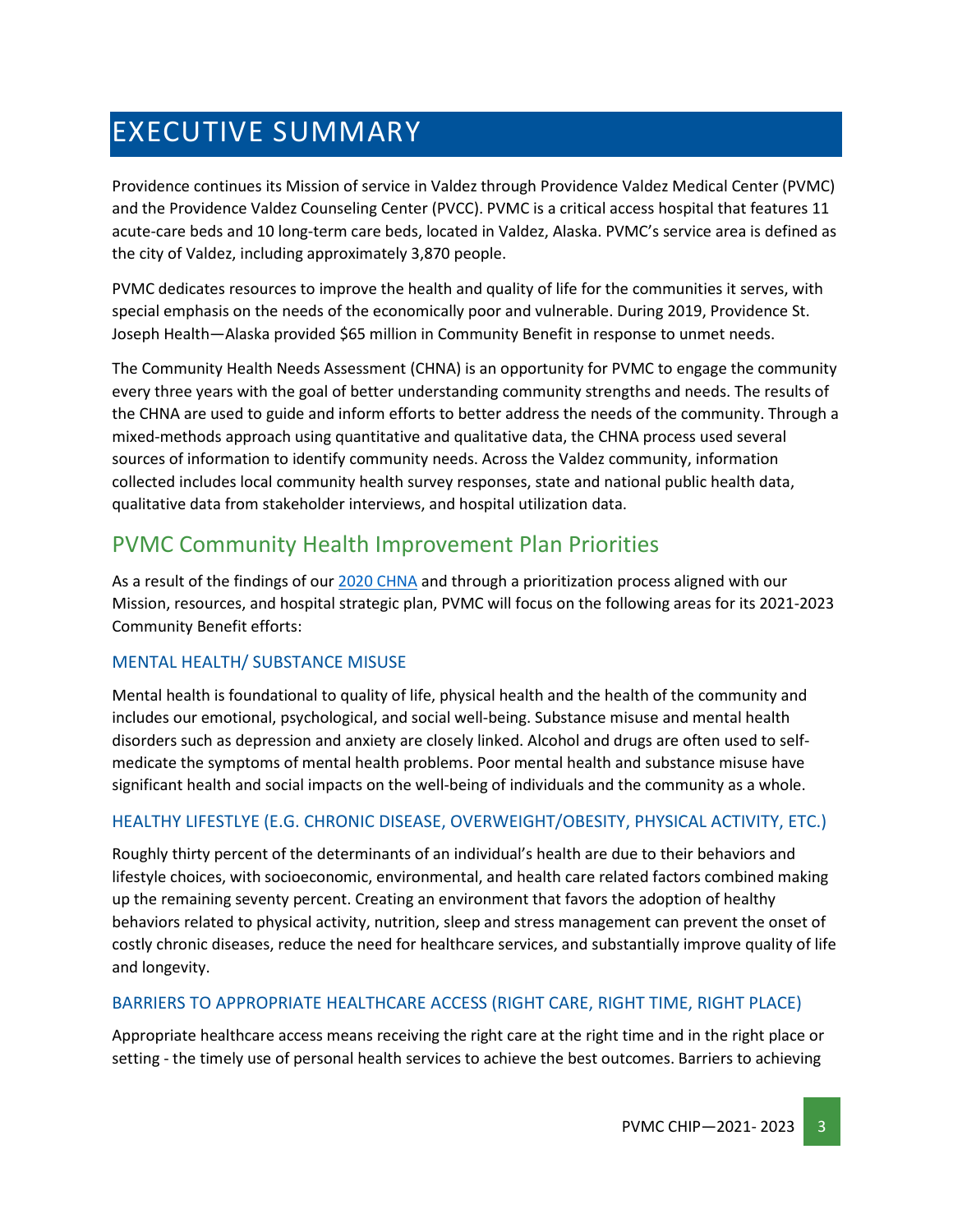that include the lack of locally available and accessible primary care and specialty care services, lack of means to pay or being uninsured, and can include cultural, language and even transportation challenges.

#### SOCIAL DETERMINANTS OF HEALTH

There is substantial and increasing evidence that social factors, also known as the "social determinants of health," are just as important to an individual's health as genetics or certain health behaviors. Social determinants of health include topics such as education, discrimination, housing, social and community environment, and economic stability.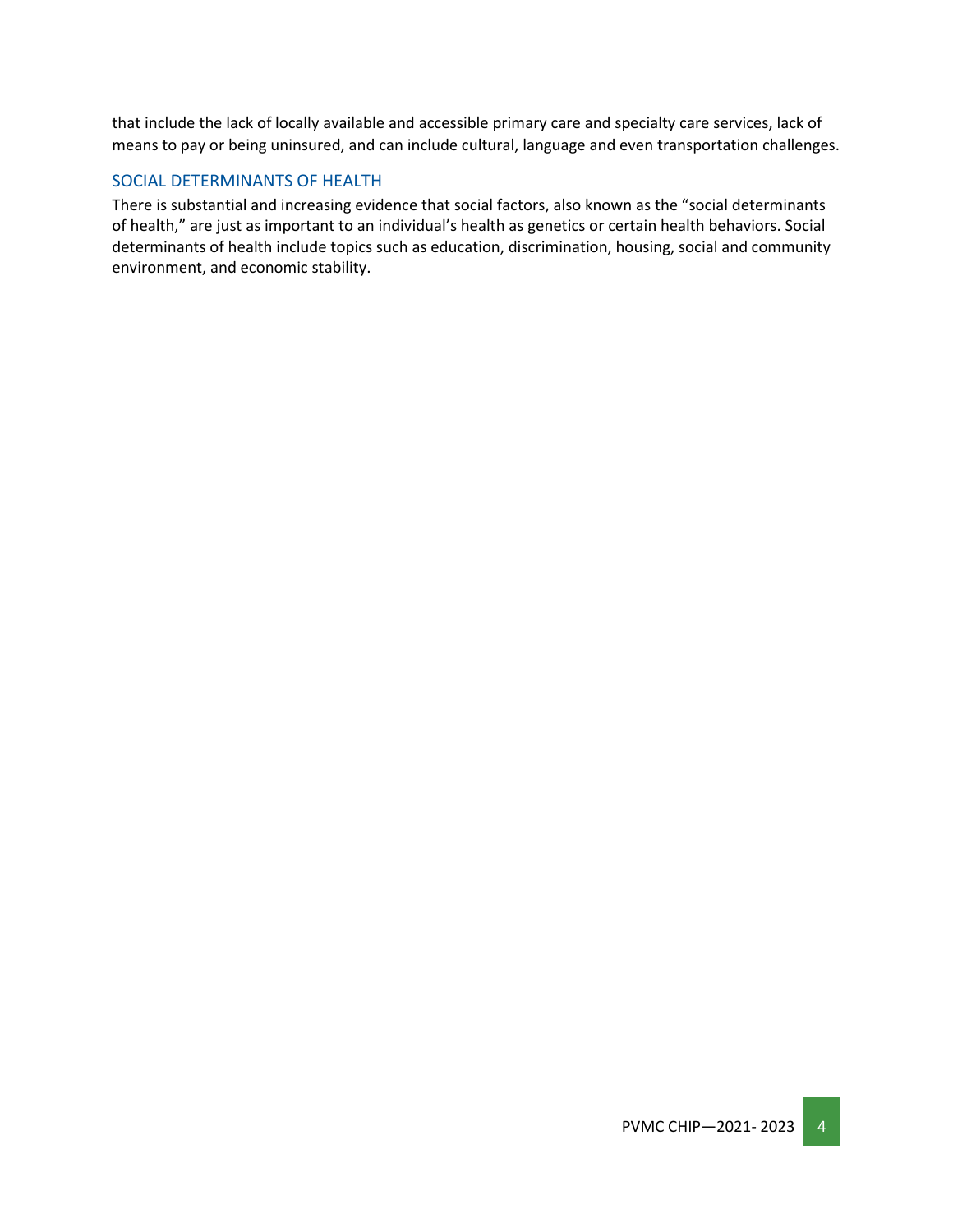# <span id="page-4-0"></span>INTRODUCTION

### <span id="page-4-1"></span>Who We Are

**Our Mission** As expressions of God's healing love, witnessed through the ministry of Jesus, we are steadfast in serving all, especially those who are poor and vulnerable. **Our Vision** Health for a Better World. **Our Values** Compassion — Dignity — Justice — Excellence — Integrity

Providence continues its Mission of service in Valdez through Providence Valdez Medical Center (PVMC) and the Providence Valdez Counseling Center (PVCC). PVMC is a critical access hospital that features 11 acute care beds and 10 long-term care beds, located in Valdez, Alaska. Major programs and services offered to the community include the following:

- 24-hour emergency services
- Obstetrical services, anesthesia, labor and delivery, postpartum care
- Laboratory CLIA-certified
- Imaging services to include ultrasound, CAT scan, and bone densitometry
- Physical, occupational, and speech therapy
- Stress testing
- General medical care
- Endoscopy and minor surgical services
- Sleep disorder studies
- Specialty physician clinics

# <span id="page-4-2"></span>Our Commitment to Community

PVMC dedicates resources to improve the health and quality of life for the communities it serves, with special emphasis on the needs of the economically poor and vulnerable. During 2019, Providence St. Joseph Health—Alaska provided \$65 million in Community Benefit<sup>[1](#page-4-4)</sup> in response to unmet needs and to improve the health and well-being of those we serve.

### <span id="page-4-3"></span>Health Equity

At Providence St. Joseph Health, we acknowledge that all people do not have equal opportunities and access to living their fullest, healthiest lives due to systems of oppression and inequities. We are committed to ensuring health equity for all by addressing the underlying causes of racial and economic inequities and health disparities. Our Vision is "Health for a Better World," and to achieve that we

<span id="page-4-4"></span> $1$  Per federal reporting and guidelines from the Catholic Health Association.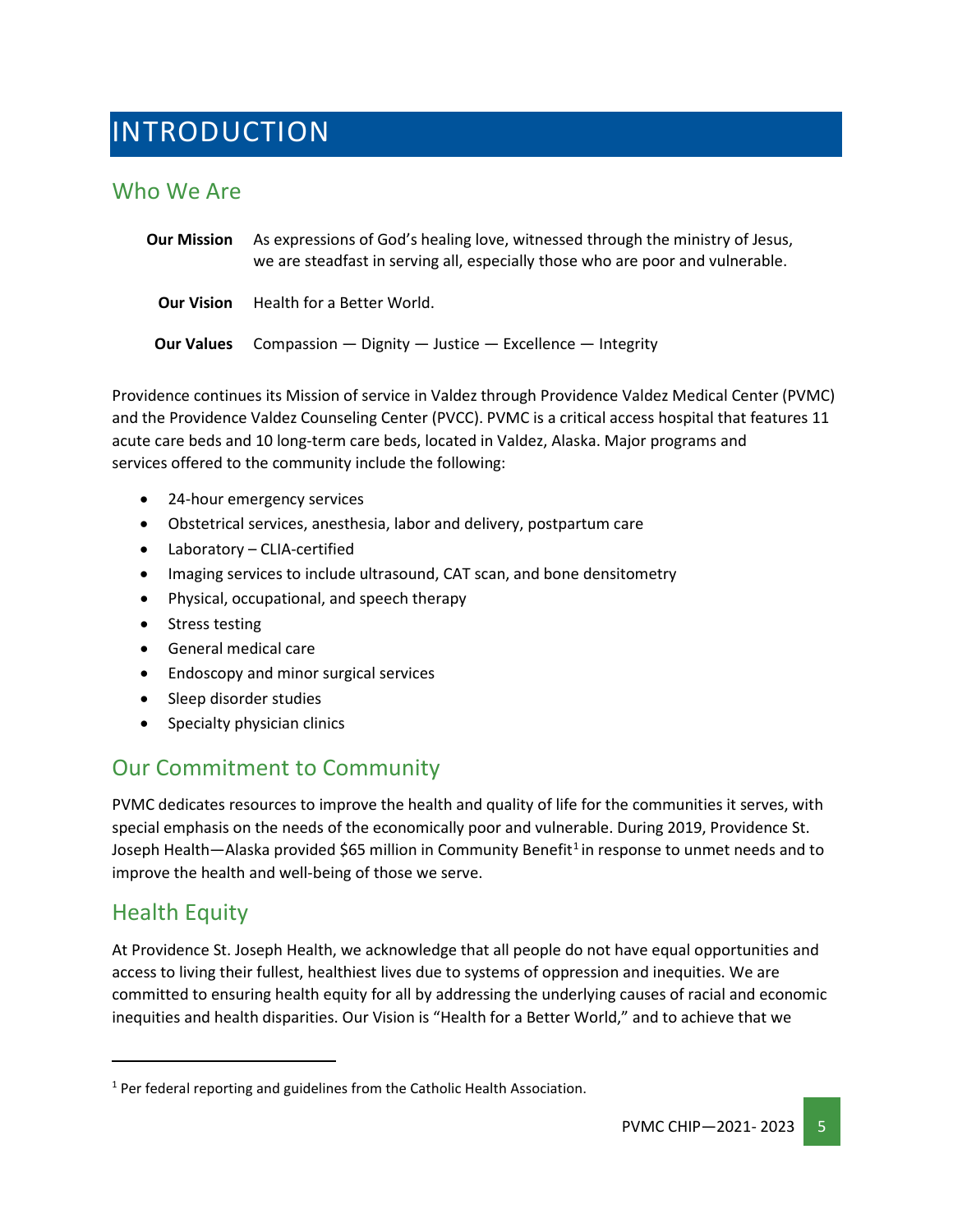believe we must address not only the clinical care factors that determine a person's length and quality of life, but also the social and economic factors, the physical environment, and the health behaviors that all play an active role in determining health outcomes.

To ensure that equity is foundational to our CHIP, we have developed an equity framework that outlines the best practices that each of our hospital will implement when completing a CHIP. These practices include, but are not limited to the following:

#### *Figure 1. Best Practices for Centering Equity in the CHIP*



# <span id="page-5-0"></span>Community Benefit Governance

PVMC demonstrates organizational commitment to the community benefit process through the allocation of staff time, financial resources, and collaboration with community partners. The Regional Director of Community Health Investment is responsible for coordinating implementation of State and Federal 501r requirements related to Community Benefit, CHNA and Community Health improvement Plan (CHIP). The CHNA and CHIP processes are driven by the PVMC Hospital Administrator and Hospital Advisory Council, reviewed by the Alaska Region Board Community Relations Subcommittee, and then approved by the Providence Alaska Region Board.

# <span id="page-5-1"></span>Planning for the Uninsured and Underinsured

Our Mission is to provide quality care to all our patients, regardless of ability to pay. We believe that no one should delay seeking needed medical care because they lack health insurance. That is why PVMC has a Financial Assistance Program (FAP) that provides free or discounted services to eligible patients.

One way PVMC informs the public of FAP is by posting notices. Notices are posted in high volume inpatient and outpatient service areas. Notices are also posted at locations where a patient may pay their bill. Notices include contact information on how a patient can obtain more information on financial assistance as well as where to apply for assistance. These notices are posted in English and Spanish and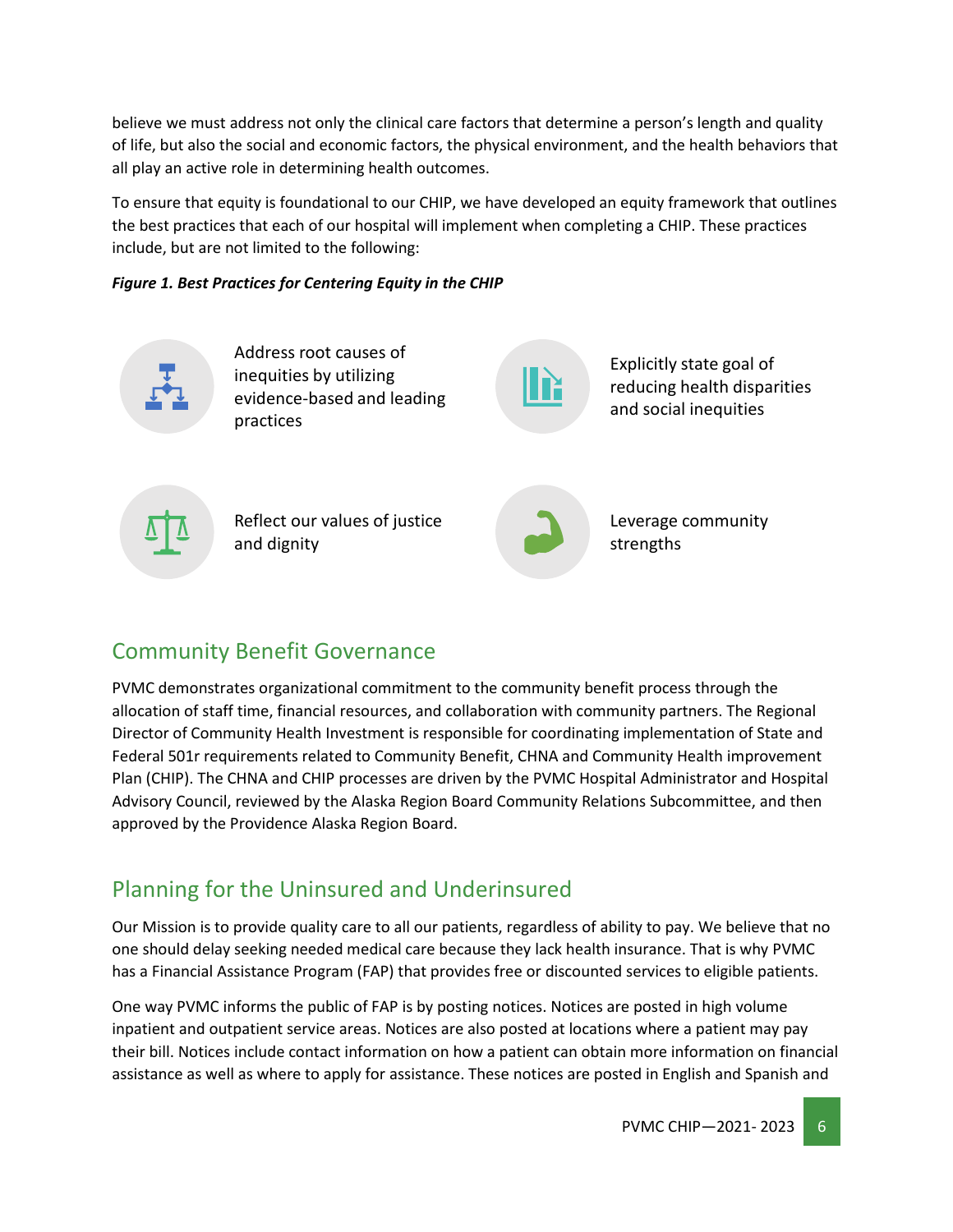any other languages that are representative of 5% or greater of patients in the hospital's service area. All patients who demonstrate lack of financial coverage by third party insurers are offered an opportunity to complete the Patient Financial Assistance Application and are offered information, assistance, and referral as appropriate to government sponsored programs for which they may be eligible. For information on our Financial Assistance Program, use the following link: [https://www.providence.org/obp/ak/financial-assistance.](https://www.providence.org/obp/ak/financial-assistance)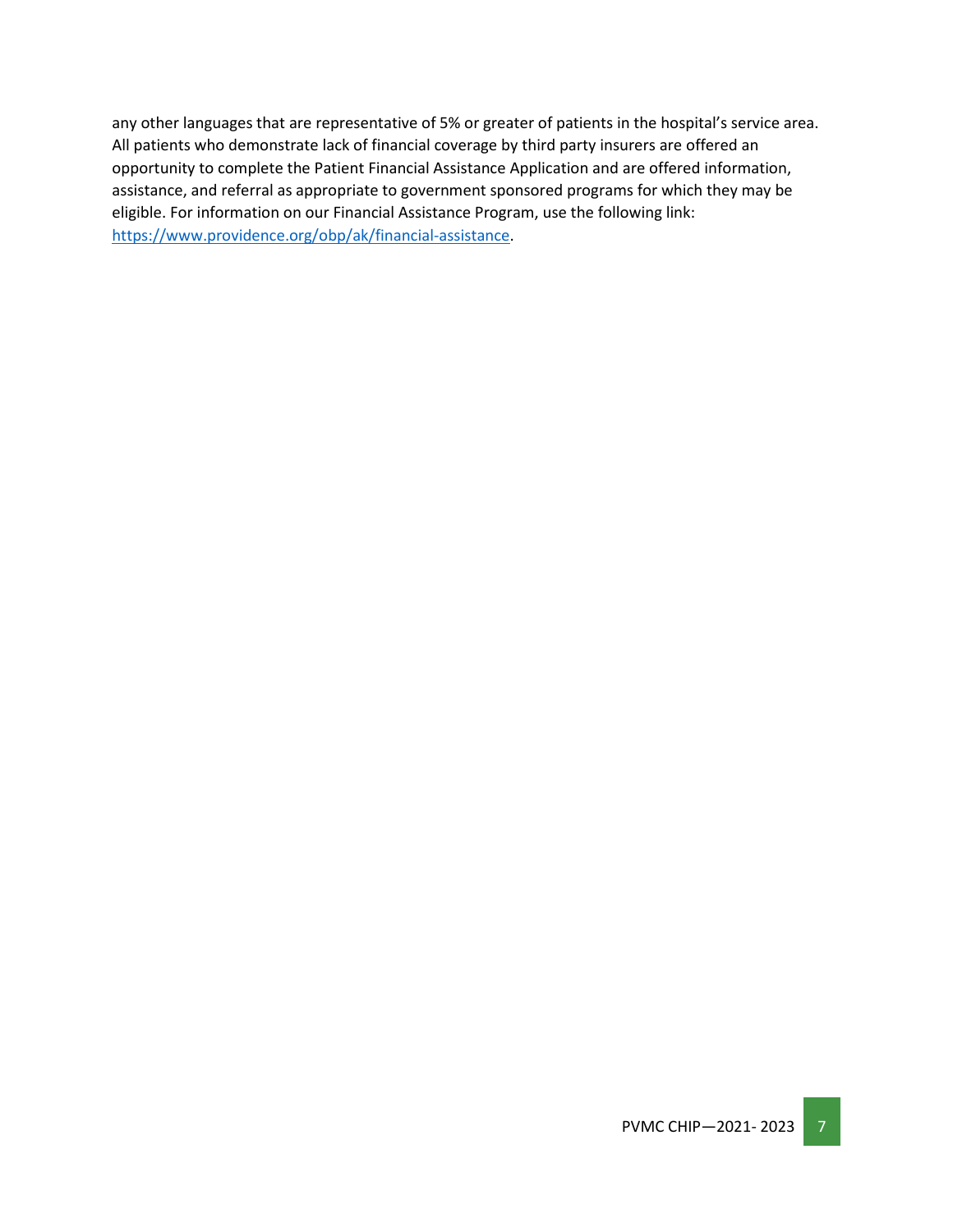# <span id="page-7-0"></span>OUR COMMUNITY

### <span id="page-7-1"></span>Description of Community Served

Being the only acute care hospital in Valdez, the community served by the hospital is defined as the entirety of the city of Valdez, including approximately 3,870 people.

*Figure 2. Providence Valdez Medical Center Service Area*



# <span id="page-7-2"></span>Community Demographics POPULATION AND AGE DEMOGRAPHICS

The city of Valdez has approximately 3,870 people, with a slightly higher percentage of males (54%) than females (46%). Almost 64% of the population is between the ages of 18 and 64 years.

#### POPULATION BY RACE AND ETHNICITY

The population in Valdez is primarily white (88%), although 8% of the population identify as two or more races. Almost 5% of the population identify as Hispanic or Latino.

#### SOCIOECONOMIC INDICATORS

In comparison to the state of Alaska, Valdez has a higher median household income and per capita income, as well as lower levels of poverty. The median household income in Valdez is \$95,847 and the average household size is 2.83 persons. The median gross rent in Valdez, \$1,125, is roughly equivalent to that of Alaska. Based on the 2020 Valdez Community Health Survey, 2% of residents in Valdez are experiencing homelessness.

#### **Full demographic and socioeconomic information for the service area can be found in the [2020 CHNA](https://www.providence.org/-/media/Project/psjh/providence/socal/Files/about/community-benefit/reports/valdezchna_2020.pdf?la=en&hash=28AC8F4E8AAE006860DBE15E898ECD22)  [for PVMC.](https://www.providence.org/-/media/Project/psjh/providence/socal/Files/about/community-benefit/reports/valdezchna_2020.pdf?la=en&hash=28AC8F4E8AAE006860DBE15E898ECD22)**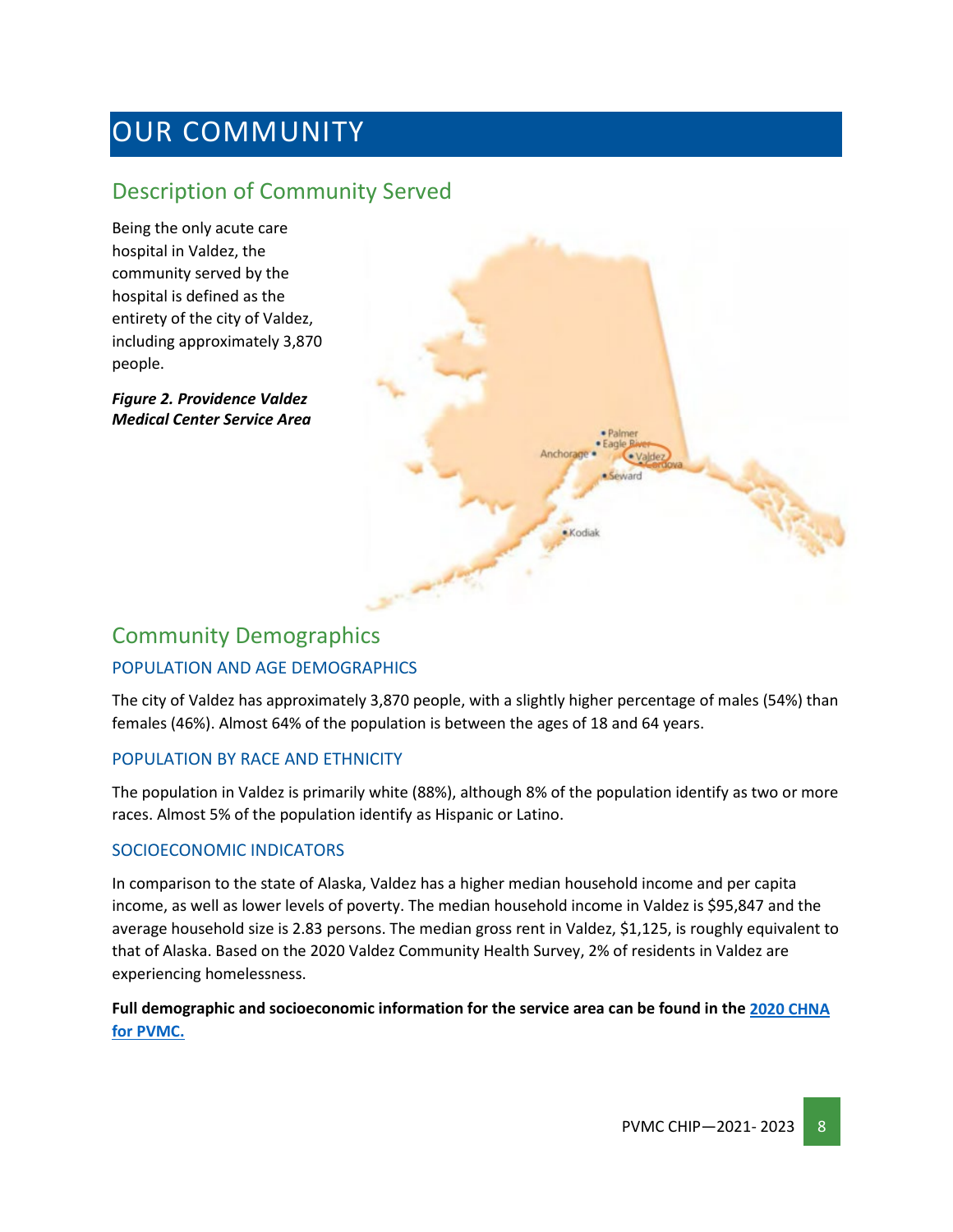# <span id="page-8-0"></span>COMMUNITY NEEDS AND ASSETS ASSESSMENT PROCESS AND RESULTS

### <span id="page-8-1"></span>Summary of Community Needs Assessment Process and Results

The Valdez CHNA Advisory Committee guided the CHNA process from inception to completion. The committee was comprised of local community leaders and health-related experts that represent the broad interests and demographics of the community. Through a mixed-methods approach using quantitative and qualitative data, the CHNA process used several sources of information to identify community needs. Across the Valdez community, information collected includes local community health survey responses, state and national public health data, qualitative data from stakeholder interviews, and hospital utilization data. Stakeholder interviews were conducted with representatives from organizations that serve people who have chronic conditions, are from diverse communities, have low incomes, and/or are medically underserved. Input was obtained from the Alaska Department of Health and Social Services Division of Public Health.

In gathering information on the communities served by the hospital, we looked not only at the health conditions of the population, but also at socioeconomic factors, the physical environment, and health behaviors. The following are a few key findings from the CHNA process:

- Stakeholders identified access to health care (primary and specialty care), housing, economic insecurity, transportation, childcare/daycare/preschool, behavioral health (mental health and substance use) as significant needs.
- Stakeholders noted that the COVID-19 pandemic has exacerbated access to care challenges, unhealthy behaviors, and mental health challenges, with increased anxiety and reduced social connection.

The Valdez CHNA Advisory Committee was also tasked with reviewing and analyzing the resulting information to identify and prioritize the top health-related needs in the community. After reviewing the quantitative and qualitative data, the Valdez CHNA Advisory Committee established the top needs for Valdez using a criteria-based prioritization process.

# <span id="page-8-2"></span>Significant Community Health Needs Prioritized

#### MENTAL HEALTH/ SUBSTANCE MISUSE

Mental health is foundational to quality of life, physical health and the health of the community and includes our emotional, psychological, and social well-being. Substance misuse and mental health disorders such as depression and anxiety are closely linked. Alcohol and drugs are often used to selfmedicate the symptoms of mental health problems. Poor mental health and substance misuse have significant health and social impacts on the well-being of individuals and the community as a whole.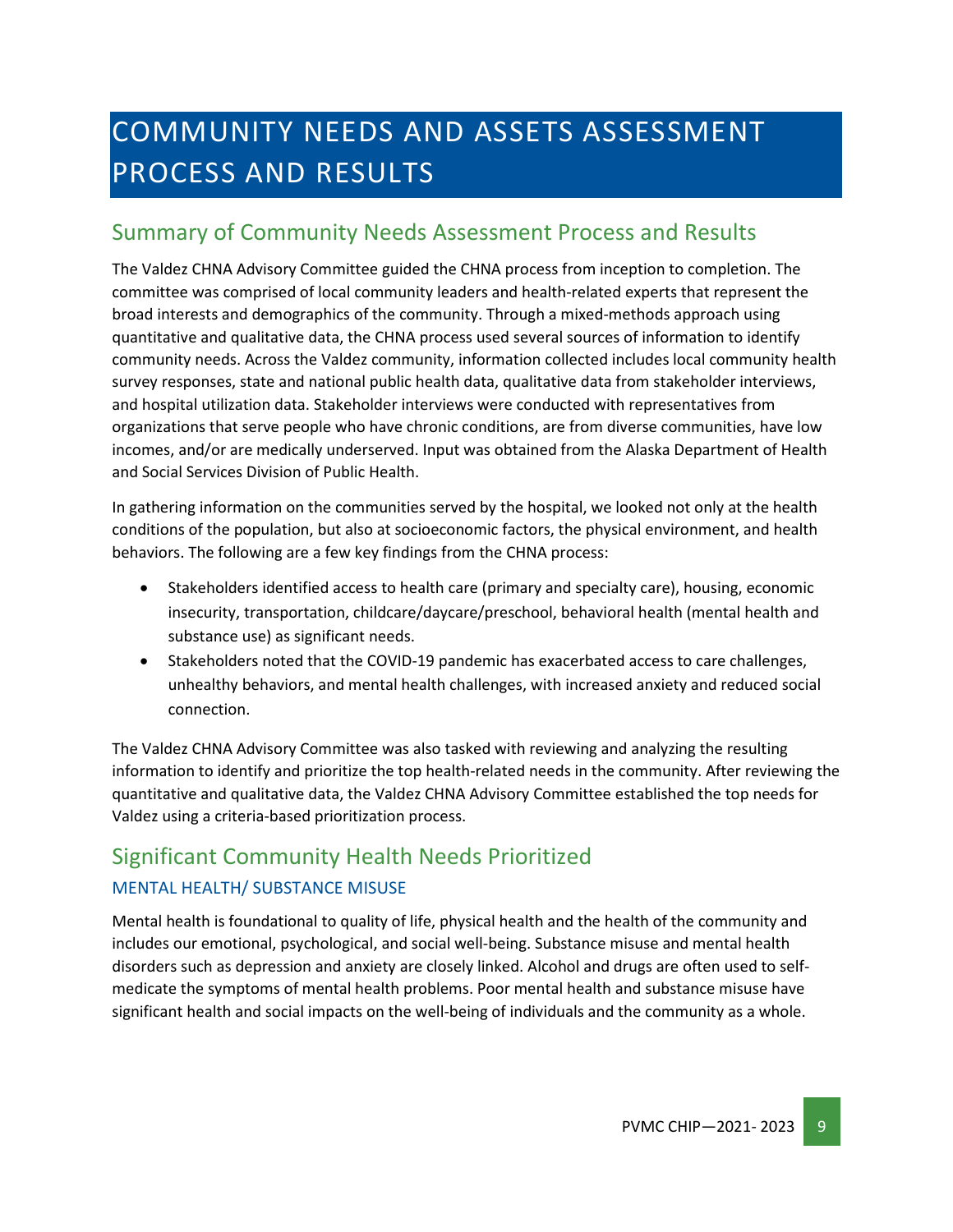#### HEALTHY LIFESTLYE (E.G. CHRONIC DISEASE, OVERWEIGHT/OBESITY, PHYSICAL ACTIVITY, ETC.)

Roughly thirty percent of the determinants of an individual's health are due to their behaviors and lifestyle choices, with socioeconomic, environmental, and health care related factors combined making up the remaining seventy percent. Creating an environment that favors the adoption of healthy behaviors related to physical activity, nutrition, sleep and stress management can prevent the onset of costly chronic diseases, reduce the need for healthcare services, and substantially improve quality of life and longevity.

#### BARRIERS TO APPROPRIATE HEALTHCARE ACCESS (RIGHT CARE, RIGHT TIME, RIGHT PLACE)

Appropriate healthcare access means receiving the right care at the right time and in the right place or setting - the timely use of personal health services to achieve the best outcomes. Barriers to achieving that include the lack of locally available and accessible primary care and specialty care services, lack of means to pay or being uninsured, and can include cultural, language and even transportation challenges.

#### SOCIAL DETERMINANTS OF HEALTH

There is substantial and increasing evidence that social factors, also known as the "social determinants of health," are just as important to an individual's health as genetics or certain health behaviors. Social determinants of health include topics such as education, discrimination, housing, social and community environment, and economic stability.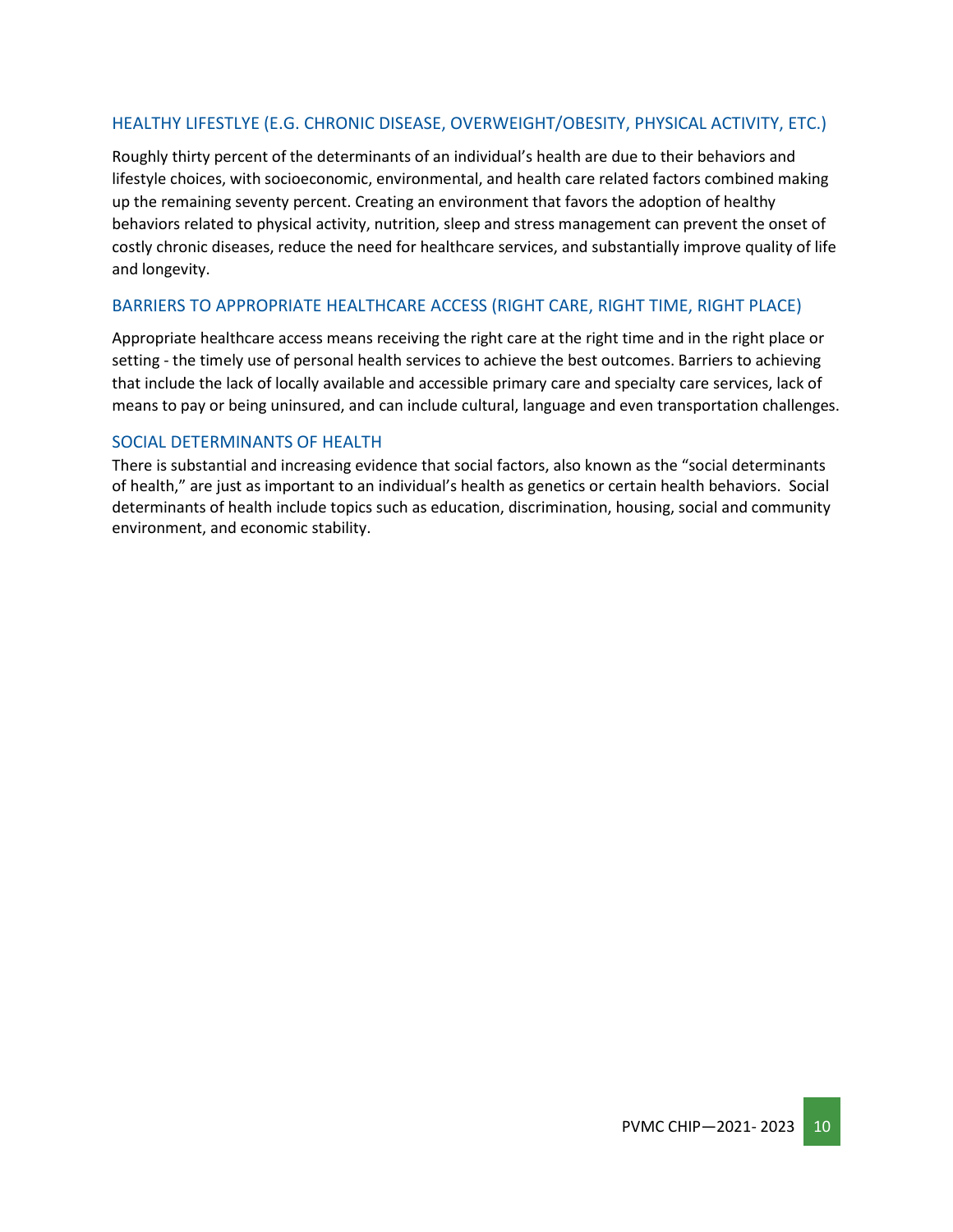# <span id="page-10-0"></span>COMMUNITY HEALTH IMPROVEMENT PLAN

# <span id="page-10-1"></span>Summary of Community Health Improvement Planning Process

The Regional Director and internal hospital stakeholders developed strategies based on insight from stakeholder interviews and community survey responses, and input and feedback were provided by the PVMC Health Advisory Council and Providence Alaska Region Board.

The 2021-2023 Community Health Improvement Plan (CHIP) process was impacted by the SARS-CoV-2 virus and COVID-19, which has impacted all of our communities. While we have focused on crisis response, it has required a significant re-direction of resources and reduced community engagement in the CHIP process.

This CHIP is currently designed to address the needs identified and prioritized through the 2020 CHNA, though COVID-19 will have substantial impacts on our community needs. These impacts are likely to exacerbate some of the needs identified, and cause others to rise in level of priority. While this is a dynamic situation, we recognize the greatest needs of our community will change in the coming months, and it is important that we adapt our efforts to respond accordingly. We are committed to supporting, strengthening, and serving our community in ways that align with our Mission, engage our expertise, and leverage our Community Benefit dollars in the most impactful ways.

PVMC anticipates that implementation strategies may change and therefore, a flexible approach is best suited for the development of its response to the CHNA. For example, certain community health needs may become more pronounced and require changes to the initiatives identified by PVMC in the enclosed CHIP.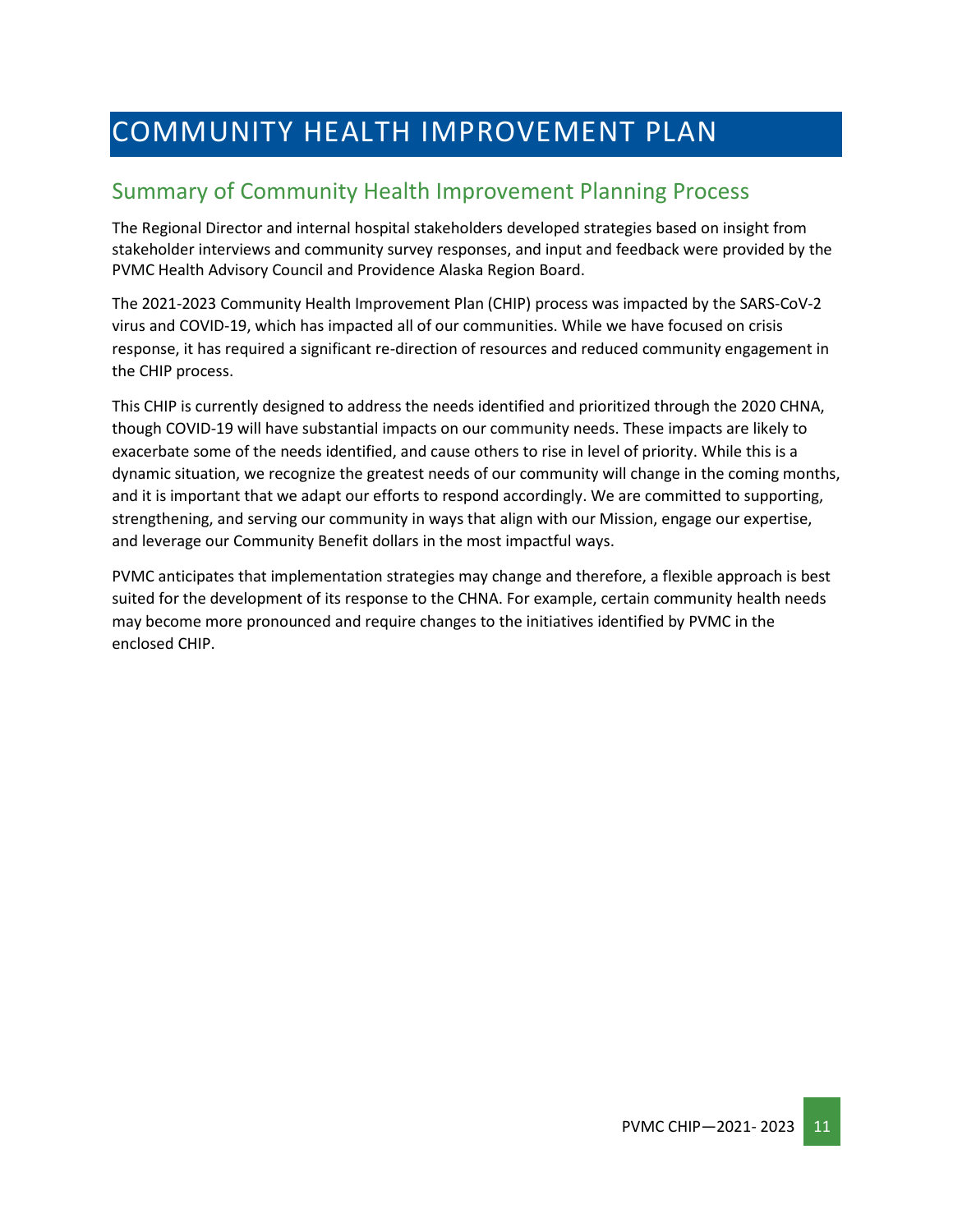# <span id="page-11-0"></span>Addressing the Needs of the Community: 2021- 2023 Key Community Benefit Initiatives and Evaluation Plan

#### COMMUNITY NEED ADDRESSED #1: MENTAL HEALTH AND SUBSTANCE USE

#### *Population Served*

People in the Valdez community with a mental health need and/or Substance Use Disorder (SUD) that may experience barriers or challenges to accessing services.

#### *Long-Term Goal(s)/ Vision*

- To reduce substance use disorders and related health conditions through evidence-based prevention, treatment, and recovery support services.<sup>[2](#page-11-1)</sup>
- To ensure equitable access to high-quality, culturally responsive, and appropriate mental health services, especially for populations with low incomes.

#### *Table 1. Strategies and Strategy Measures for Addressing Mental Health and Substance Use*

| <b>Strategy</b>                                                                                                                                                                                            | <b>Population Served</b>                                  | <b>Success Measure</b>                                                                                                              |  |  |
|------------------------------------------------------------------------------------------------------------------------------------------------------------------------------------------------------------|-----------------------------------------------------------|-------------------------------------------------------------------------------------------------------------------------------------|--|--|
| Establish SUD recovery supported<br>activities and peer support programs<br>with education and referrals to provide<br>enriching learning, social and physical<br>activities in substance free environment | People with a SUD                                         | Develop and implement 2-3 SUD<br>recovery supported activities and<br>secure a peer support specialist<br>to champion each activity |  |  |
| <b>Modernize behavioral health services</b><br>and supports to go beyond the walls of<br>PVMC to meet need 'in' the community                                                                              | People with a mental<br>health support need<br>and/or SUD | Increase number of community<br>members accessing mental<br>health services outside the PVCC                                        |  |  |
| Explore innovative opportunities to<br>expand local SUD treatment continuum                                                                                                                                | People with a SUD                                         | Implement two innovative<br>behavioral health<br>interventions/services to fill gaps<br>in the continuum of care                    |  |  |

#### *Resource Commitment*

Staffing, Community Health Investment Funding

#### *Key Community Partners*

City of Valdez, Prince William Sound College, Valdez Medical Clinic

<span id="page-11-1"></span><sup>2</sup> [Inspired by the Substance Abuse and Mental Health Services Strategic Plan FY2019-FY2023 \(samhsa.gov\)](https://www.samhsa.gov/sites/default/files/samhsa_strategic_plan_fy19-fy23_final-508.pdf)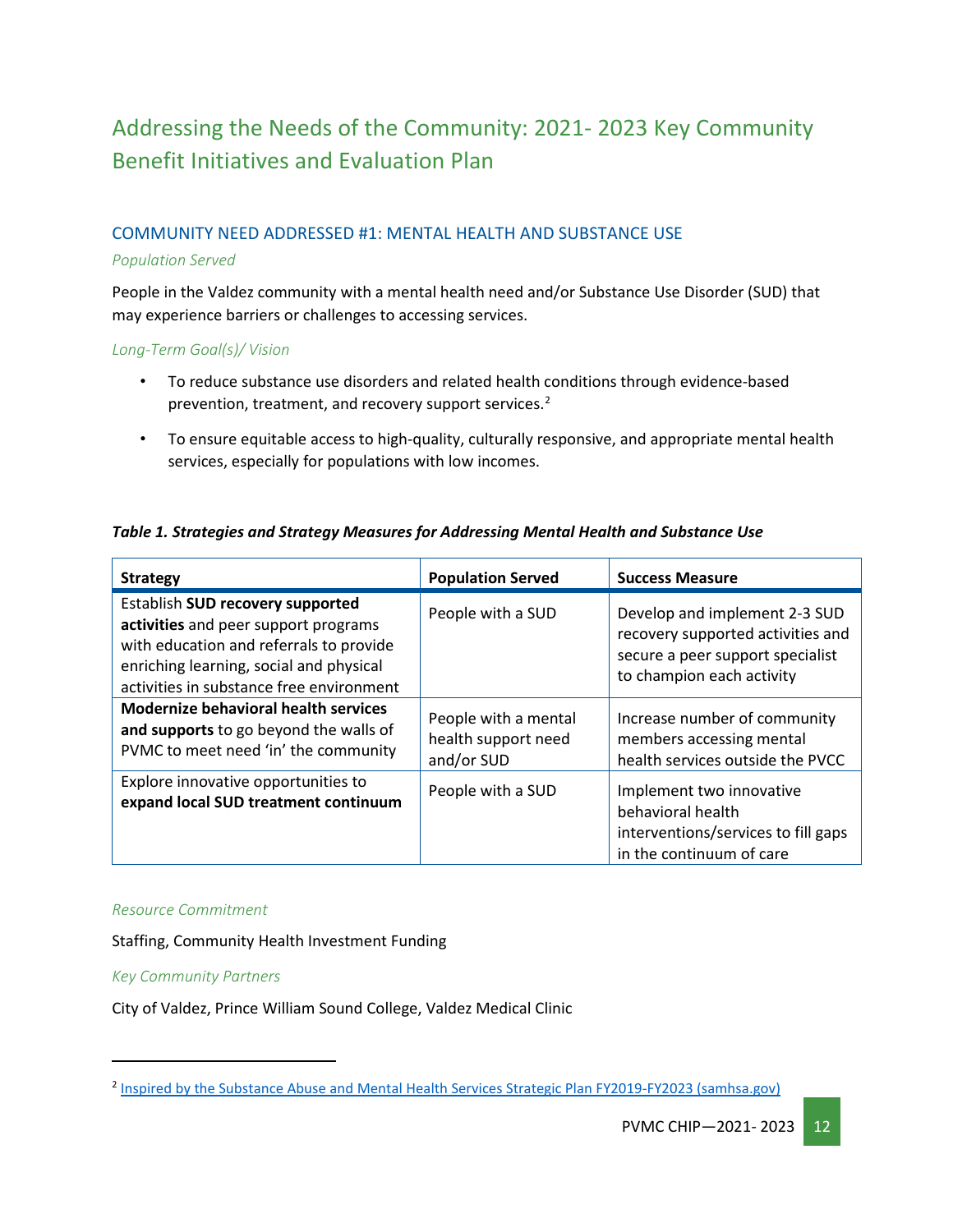#### COMMUNITY NEED ADDRESSED #2: HEALTHCARE ACCESS

#### *Population Served*

The entire community of Valdez will benefit from improved access to specialty and primary care, particularly people with low incomes and those who are uninsured.

#### *Long-Term Goal(s)/ Vision*

• To ease the way for people to have access and to receive the appropriate care at the right time (right care, right time, right place).

#### *Table 2. Strategies and Strategy Measures for Addressing Healthcare Access*

| <b>Strategy</b>                                                                                                                         | <b>Population Served</b>                                  | <b>Success Measure</b>                                                                                                               |  |  |
|-----------------------------------------------------------------------------------------------------------------------------------------|-----------------------------------------------------------|--------------------------------------------------------------------------------------------------------------------------------------|--|--|
| Continue health campus expansion<br>work (OP services expansion, PVCC<br>redesign/expansion, Primary Care<br>and public health, et al.) | People with low incomes<br>and those who are<br>uninsured | Secure funding and community<br>support for identified projects                                                                      |  |  |
| Nurturing healthcare workforce to<br>ensure sustainable staffing,<br>caregiver satisfaction, quality, and<br>succession planning        | <b>Broader community</b>                                  | Reduce burnout index<br>Improve job satisfaction scores                                                                              |  |  |
| Develop relationships with specialty<br>providers that will invest in Valdez<br>to address unmet need                                   | <b>Broader community</b>                                  | Maintain and add to roster of<br>visiting specialists<br>Secure specialist provider space<br>through Health Campus Expansion<br>Work |  |  |

#### *Resource Commitment*

Staffing, Community Health Investment Funding

#### *Key Community Partners*

City of Valdez, Prince William Sound College, Valdez Medical Clinic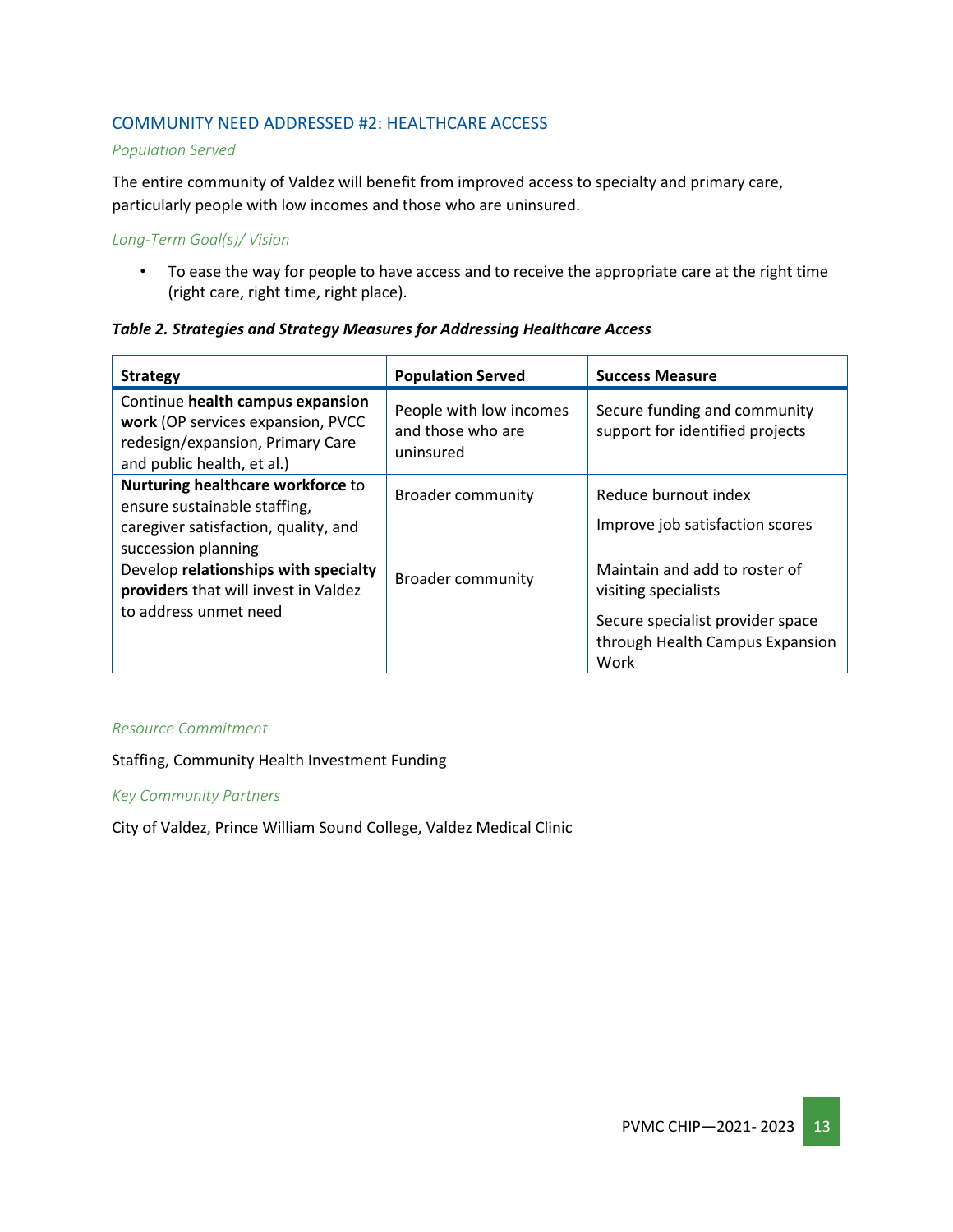#### COMMUNITY NEED ADDRESSED #3: HEALTH BEHAVIORS

#### *Population Served*

Families with children 18 years or younger, including those with children with mental health challenges.

#### *Long-Term Goal(s)/ Vision*

All families will have the support and knowledge needed to build healthy behaviors and wellness for themselves and their children, including access to supportive services for addressing mental health and behavioral challenges.

| <b>Strategy</b>                                                                                                 | <b>Population Served</b>                                                   | <b>Success Measure</b>                                                                                                                          |
|-----------------------------------------------------------------------------------------------------------------|----------------------------------------------------------------------------|-------------------------------------------------------------------------------------------------------------------------------------------------|
| Establish parent education and<br>engagement opportunities to foster<br>healthy behaviors and lifelong wellness | Parents with children 18<br>years or younger                               | Implement two innovative<br>parent engagement<br>opportunities                                                                                  |
| <b>Establish Home Based Family Treatment</b><br><b>Service Line</b>                                             | Families with children 18<br>years or younger with a<br>mental health need | Increase number of<br>community members<br>accessing mental health<br>services outside the PVCC                                                 |
| Monitor and respond to community<br><b>Children and Family wellbeing with</b><br>evidence-based interventions   | Families with children 19<br>years or younger                              | Establish surveillance criteria<br>and monitoring methodology<br>along with baseline data to<br>measure children and family<br>wellbeing trends |

#### *Table 3. Strategies and Strategy Measures for Addressing Health Behaviors*

#### *Resource Commitment*

Staffing, Community Health Investment Funding

#### *Key Community Partners*

City of Valdez, Valdez School District, Valdez Medical Clinic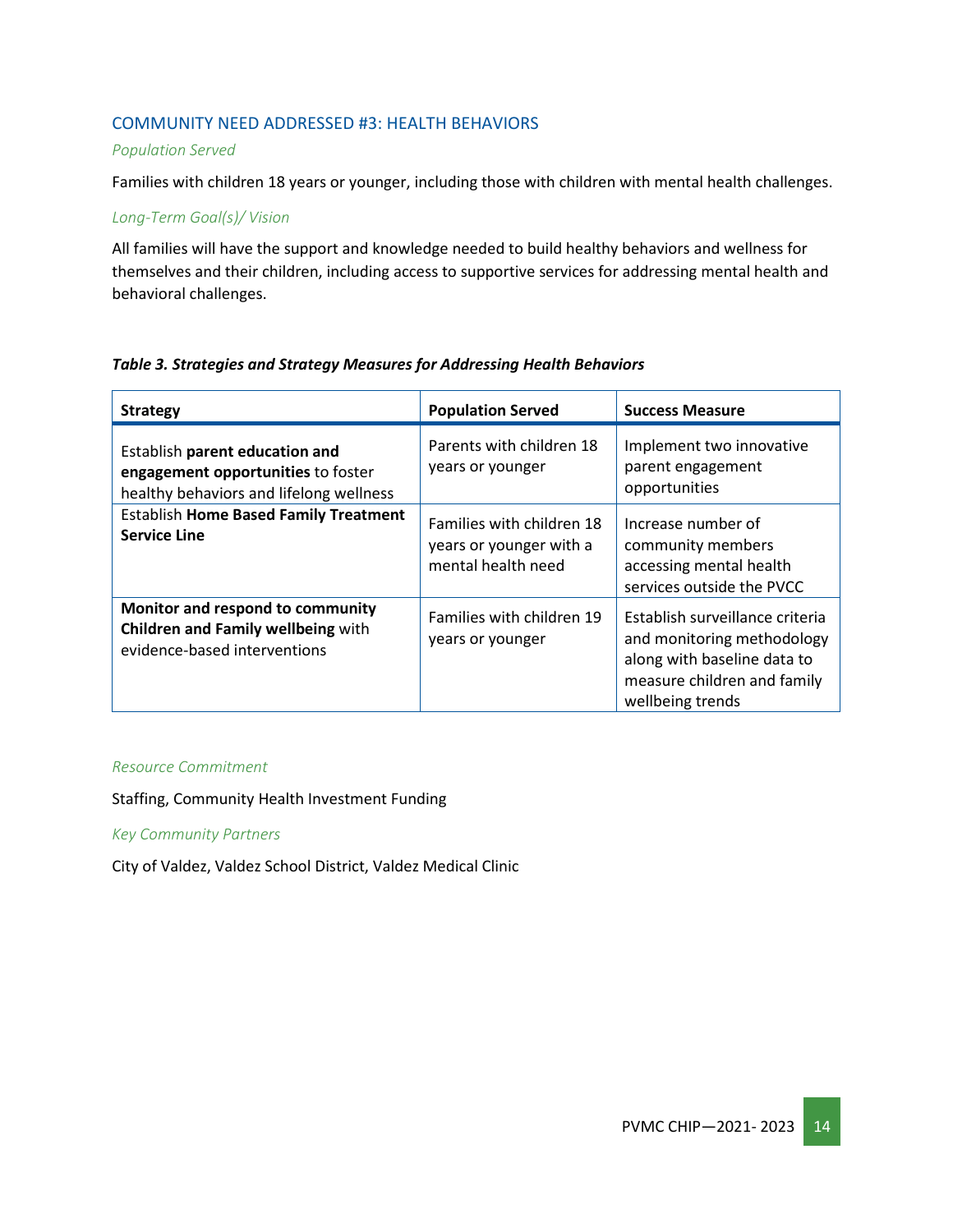#### COMMUNITY NEED ADDRESSED #4: SOCIAL DETERMINANTS OF HEALTH

#### *Population Served*

Populations at higher risk for poor health due to SDOH, especially those associated with higher risk due to job roles in Valdez.

#### *Long-Term Goal(s)/ Vision*

To actively work to eliminate social inequities and barriers to all people living their fullest, healthiest lives.

#### *Table 4. Strategies and Strategy Measures for Addressing Social Determinants of Health*

| <b>Strategy</b>                                                                                                                                                         | <b>Population Served</b>                                                                                                                 | <b>Success Measure</b>                                                                                                                      |
|-------------------------------------------------------------------------------------------------------------------------------------------------------------------------|------------------------------------------------------------------------------------------------------------------------------------------|---------------------------------------------------------------------------------------------------------------------------------------------|
| Identify and outreach to<br>populations at higher risk for<br>poor health due to SDOH,<br>especially those associated<br>with higher risk due to job<br>roles in Valdez | Populations at higher risk for poor<br>health due to SDOH, especially<br>those associated with higher risk<br>due to job roles in Valdez | Engage two new populations<br>and implement population<br>specific social marketing<br>programs to improve the health<br>of the populations |

#### *Resource Commitment*

#### Staffing, Community Health Investment Funding

#### *Key Community Partners*

City of Valdez, Valdez School District, Valdez Medical Clinic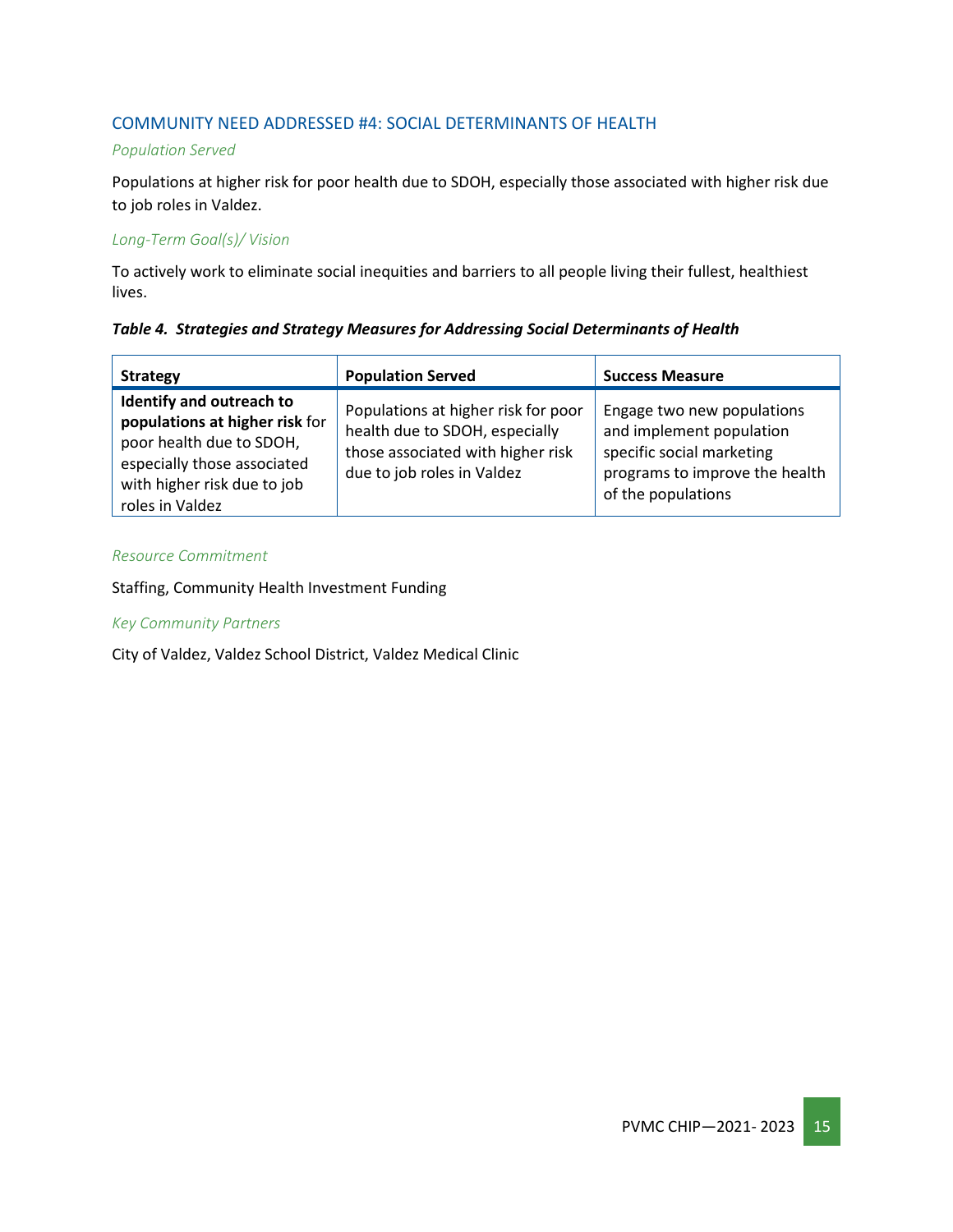# <span id="page-15-0"></span>2021- 2023 CHIP GOVERNANCE APPROVAL

This Community Health Improvement Plan was adopted by the Providence Alaska Region Board on April 20, 2021. The final report was made widely available by May 15, 2021.

 $\frac{1}{\sqrt{2}}$ 

Preston M. Simmons, DSc, MHA, FACHE Date Chief Executive, Alaska Providence St. Joseph Health

 $\sqrt{M}$ 

Christine Kramer, ANP Date Chair, Providence Alaska Region Board Providence Health and Services Alaska

 $\overline{\mathcal{L}}$  , and the contract of the contract of the contract of the contract of the contract of the contract of the contract of the contract of the contract of the contract of the contract of the contract of the contrac

Justin Crowe Date Executive Vice President, Community Partnerships Providence

5/3/2021

#### **CHNA/CHIP Contact:**

Nathan D. Johnson Regional Director, Community Health Investment Providence St. Joseph Health—Alaska Region 3760 Piper Street Anchorage, AK 99508 Nathan.Johnson@Providence.org

To request a copy free of charge, provide comments, or view electronic copies of current and previous Community Health Improvement Plans please email CHI@providence.org.

4/20/2021

4/20/2021